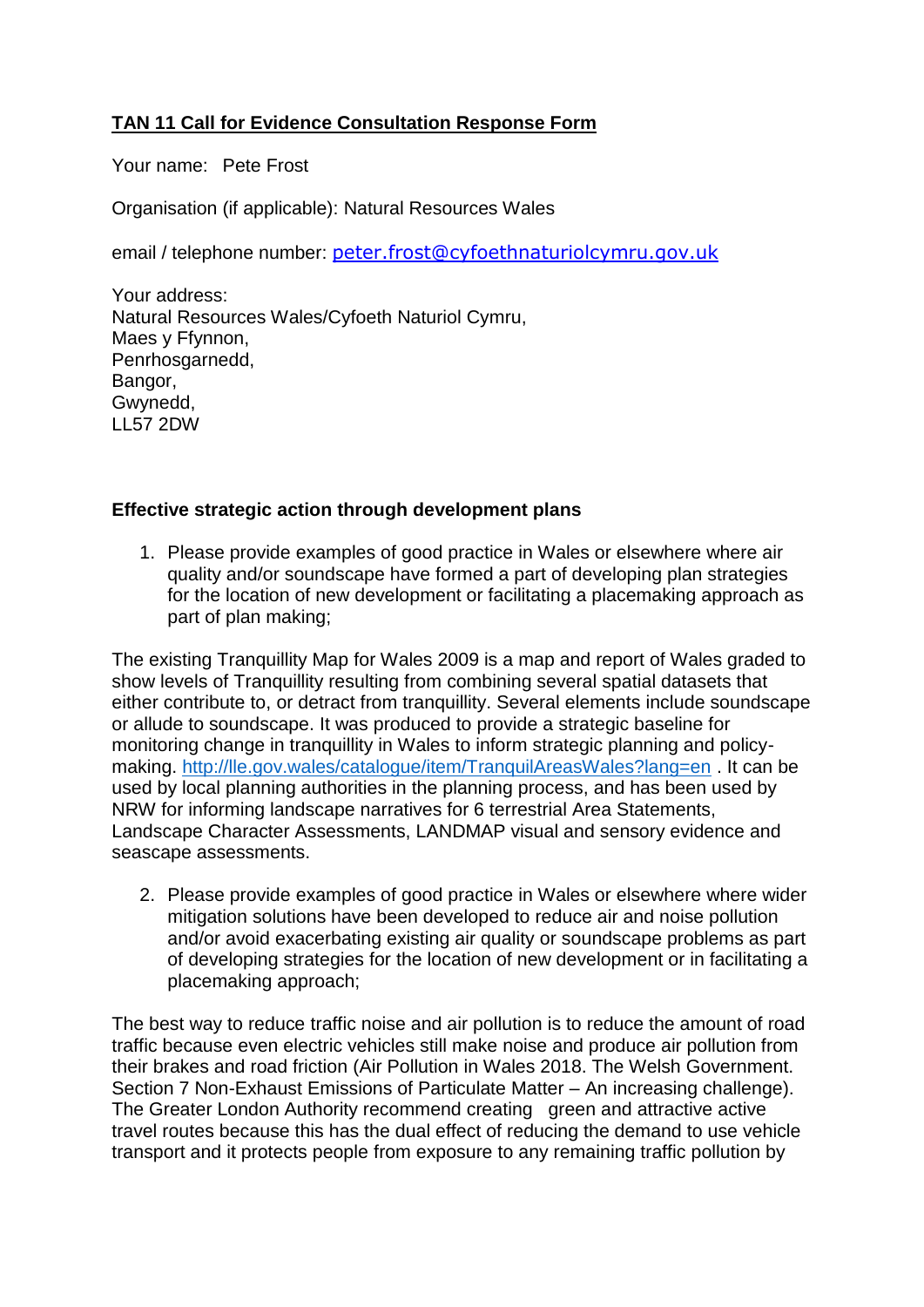taking them away from the source of that pollution (Using Green Infrastructure to Protect People from Air Pollution. Greater London Authority. 2019).

Green Infrastructure Assessments as recommended in Planning Policy Wales should help planning authorities to identify appropriate locations for attractive active travel routes.

3. Please provide views on the nature and scope of air quality and soundscape information and/or evidence required to support effective plan making;

The HOSANNA project undertook fundamental research and produced an evidencebased guide to the use of green infrastructure in the reduction of environmental noise. The techniques described in this guide are applicable at scales from the strategic to individual structures. One of the key findings was that carefully selected combinations of green infrastructure elements could provide very cost-effective solutions to controlling noise from sources such as transport (Novel Solutions for Quieter and Greener Cities. The project was coordinated by Chalmers University of Technology (coordinator: Jens Forssén). The research received funding from the European Union Seventh Framework Programme (FP7/2007–2013) under grant agreement n° 234306, collaborative project HOSANNA [http://publications.lib.chalmers.se/records/fulltext/208780/local\\_208780.pdf](http://publications.lib.chalmers.se/records/fulltext/208780/local_208780.pdf) ).

Very recent research provides guidance on the use of trees and green infrastructure to control air pollution and suggests that even in street canyons trees may still be an effective means of controlling particulate air pollution (Designing vegetation barriers for urban air pollution abatement: a practical review for appropriate plant species selection. Yendle Barwise, Prashant Kumar. npj Climate and Atmospheric Science (2020) 3:12 ;<https://doi.org/10.1038/s41612-020-0115-3> ). Given their importance for delivering other ecosystem services in urban areas such as shade, stress reduction, air cooling, and flood mitigation this suggests that trees should be recommended as important components of air pollution control and the creation of appropriate soundscapes.

NRW propose to update the Wales Tranquillity & Place Map and report (as described in our response to Q1 above). This will be an all-Wales, nationally consistent assessment of the tranquillity resource and will give recognition that the value of tranquillity to people is relative to context (e.g. decibels and appropriate sounds for context/place). It will be mapped so that it can be used as both a strategic and local resource, will consider temporal factors, cumulative and incombination factors. The outputs will be mindful of tranquillity as a positive resource and current policy and political contexts such as the aspiration to increase renewable energy deployment in Wales to meet decarbonisation targets.

4. Please provide views on how evidence and/or information relating to air quality and soundscape should be used alongside other evidence necessary to support effective plan making and how this evidence could be used in an integrated way to facilitate better placemaking outcomes; and,

Our Tranquillity Maps (as described in our response to Question 1 above) can be used alongside other evidence in Wellbeing Assessments, Green Infrastructure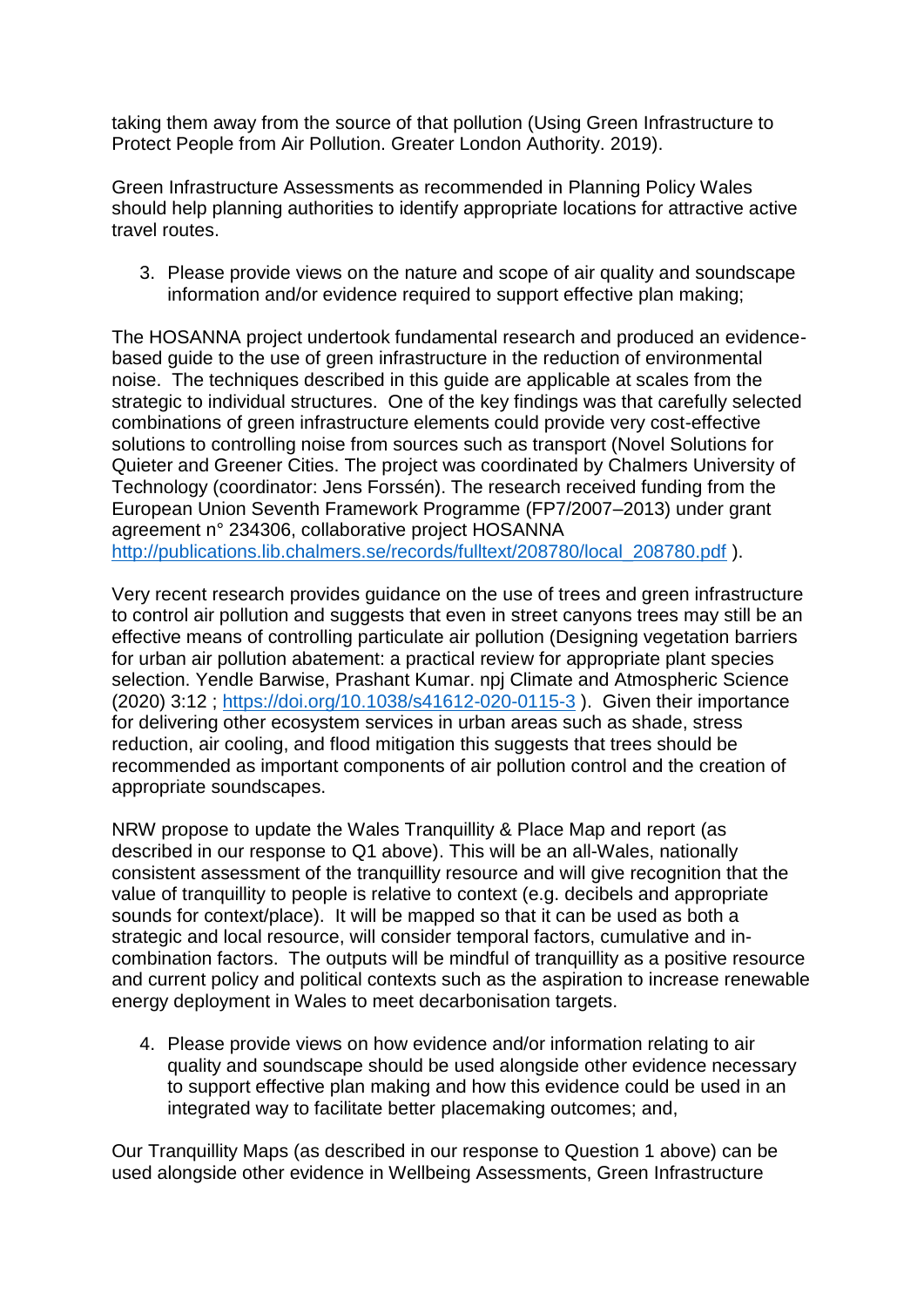Assessments and Area Statements. It is often referred to by planning authorities in relation to plan making that includes landscape character and quality for better outcomes. It could also inform the Noise and Soundscape Action Plan and the Wales National Marine Plan (on shipping light).

Noise maps used by Public Service Boards as evidence in assessments of local well-being may in future be informed by soundscape information set out in our proposed new Tranquillity Mapping (see our response to Question 1 above). It could relate to proposed work in Cardiff University with their academic research submission on place-based, policy-relevant soundscape approaches to integrate community perspectives on tranquillity and wellbeing towards building resilient and biodiverse protected areas

5. Please provide any further detailed guidance and support in relation to air quality and soundscape which would be beneficial to support effective plan making and which is not covered by 1)-4) above.

Tools exist which may help to objectively assess the impact of green infrastructure in improving the tranquillity of public spaces. A number of these tools are available e.g. TRAPT (Tranquillity Rating Prediction Tool) and the Welsh Government may wish to consider recommending the use of an appropriate tool in the forthcoming TAN. (The effects of "greening" urban areas on the

perceptions of tranquillity. G R Watts. Urban Forestry & Urban Greening. Volume 26, August 2017, Pages 11-17.<http://dx.doi.org/10.1016/j.ufug.2017.05.010> )

## **Development proposals and development management**

6. Please provide examples of good planning practice guidance in Wales or elsewhere aimed at reducing, avoiding or minimising the impacts of airborne pollution;

Guidance on the impact of air quality on sites for nature conservation may be of use in this context: [https://iaqm.co.uk/text/guidance/air-quality-impacts-on-nature-sites-](https://iaqm.co.uk/text/guidance/air-quality-impacts-on-nature-sites-2019.pdf)[2019.pdf](https://iaqm.co.uk/text/guidance/air-quality-impacts-on-nature-sites-2019.pdf)

7. Please provide examples of good practice in Wales or elsewhere where design has been effectively used to reduce, avoid or minimise the impacts of airborne pollution;

NRW offers no response to this question.

8. Please provide examples of successful mitigation being secured as part of planning applications and being effectively implemented;

NRW offers no response to this question.

9. Please provide information and/or views on the nature and scope of air quality and soundscape information and/or evidence required to support effective decision making on planning applications;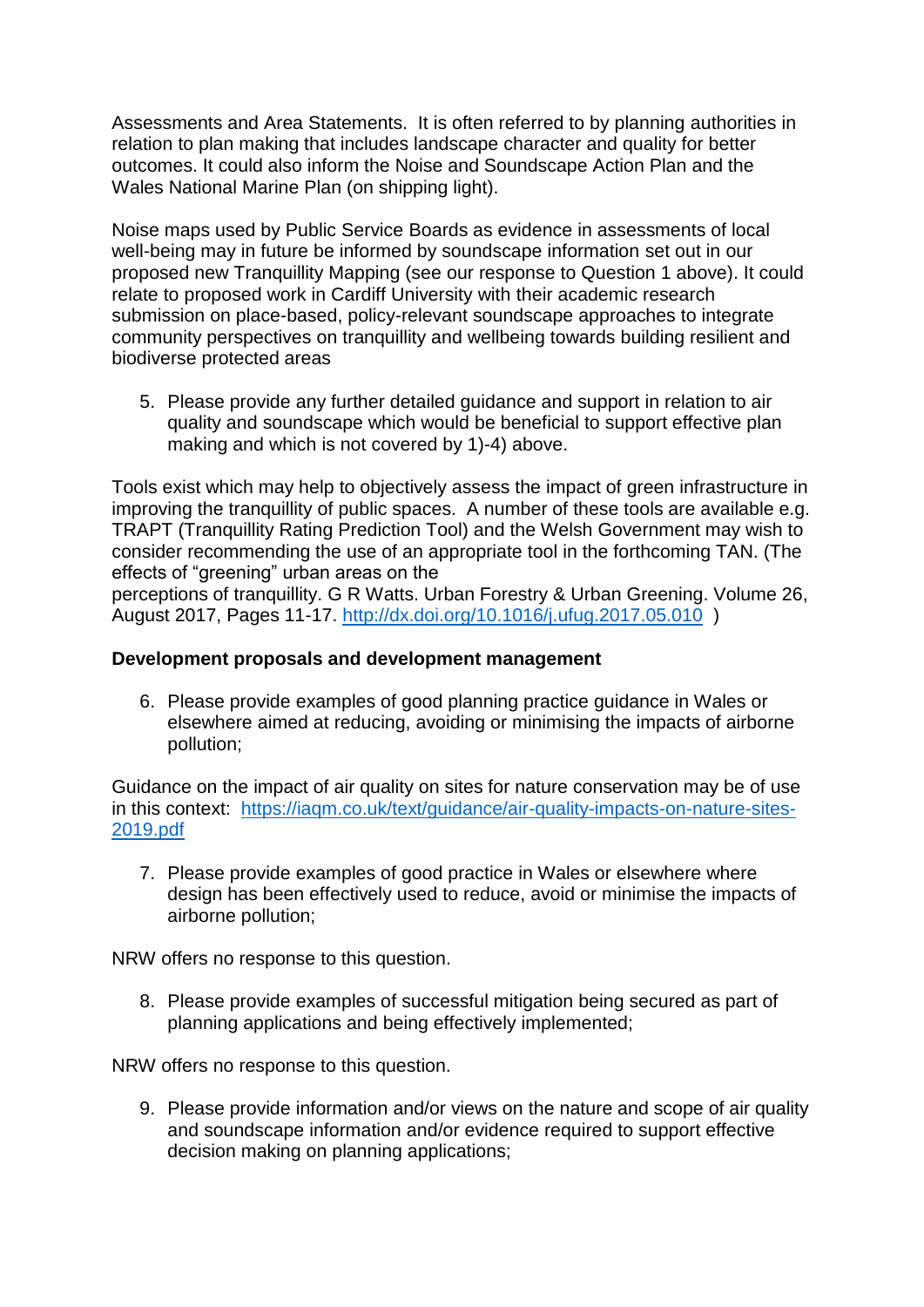The existing and proposed update of tranquillity evidence can be used to quantify and understand how changes in the rural, peri-urban and urban landscape are challenging or improving tranquillity and soundscapes. Additionally, it will consider how change has directly and indirectly affected landscape character and quality, which informs the LANDMAP Visual & Sensory dataset and associated landscape monitoring. It will help identify 'reservoirs' of relative tranquillity, both as large areas and locally important areas close to where people live that can inform decision making on planning applications, and Landscape and Visual Impact assessments as part of an EIA and SPG on tranquillity and soundscape. Tranquillity (and therefore soundscape too) is often a special quality of Welsh National Parks and Areas of Outstanding Natural Beauty, understanding this can support national park and AONB management plans, planning applications and state of reports.

10.Please provide any information and thoughts on barriers, perceived or practical, to achieving better design outcomes and effective mitigation; and,

NRW offers no response to this question.

11.Please provide any further detailed guidance and support in relation to air quality and soundscape which would be beneficial to support better placemaking outcomes through development management which is not covered by 6)-10) above.

Although strips of densely planted roadside vegetation can reduce noise pollution by only modest amounts (2-3 dB), they provide several other benefits like reducing the perception of noise, improving road safety by absorbing collision impacts more slowly than metal barriers, and reducing headlight glare. (Optimising UK urban road verge contributions to biodiversity and ecosystem services with cost-effective management. Odhran S. O'Sullivan, Alison R. Holt, Philip H. Warren, Karl L. Evans. Journal of Environmental Management 191 (2017) 162e171). If composed of appropriate species these strips may also support biodiversity and should therefore be considered for mitigating road noise.

There is some evidence that human noise may be a strong selective force shaping the ecology of birds. Larger birds which sing or call at lower frequencies may be excluded from noisy areas, whereas smaller species which call or sing at higher frequencies may persist in those areas. (Francis, C. D., Ortega, C. P., & Cruz, A. (2011). Noise pollution filters bird communities based on vocal frequency. PLoS ONE, 6(11), e27052.<https://doi.org/10.1371/journal.pone.0027052>). Environmental noise can reduce breeding ability in songbirds by affecting the way parents communicate with their chicks (Passerine birds breeding under chronic noise experience reduced fitness. J Schroeder, S Nakagawa, IR Cleasby, T Burke - PLoS one, 2012 7(7): e39200. doi:10.1371/journal.pone.0039200). At least one study has found that managing noise levels as well as tree density can help maintain more complex bird communities in densely populated urban areas (Fontana, C.S., Burger, M.I. & Magnusson, W.E. (2011). Bird diversity in a subtropical South-American City effects of noise levels, arborisation and human population density. Urban Ecosyst., 14, 341–360). It may be reasonable to suggest that similar measures in Wales could help mitigate the effect of development. Planting appropriate types and numbers of